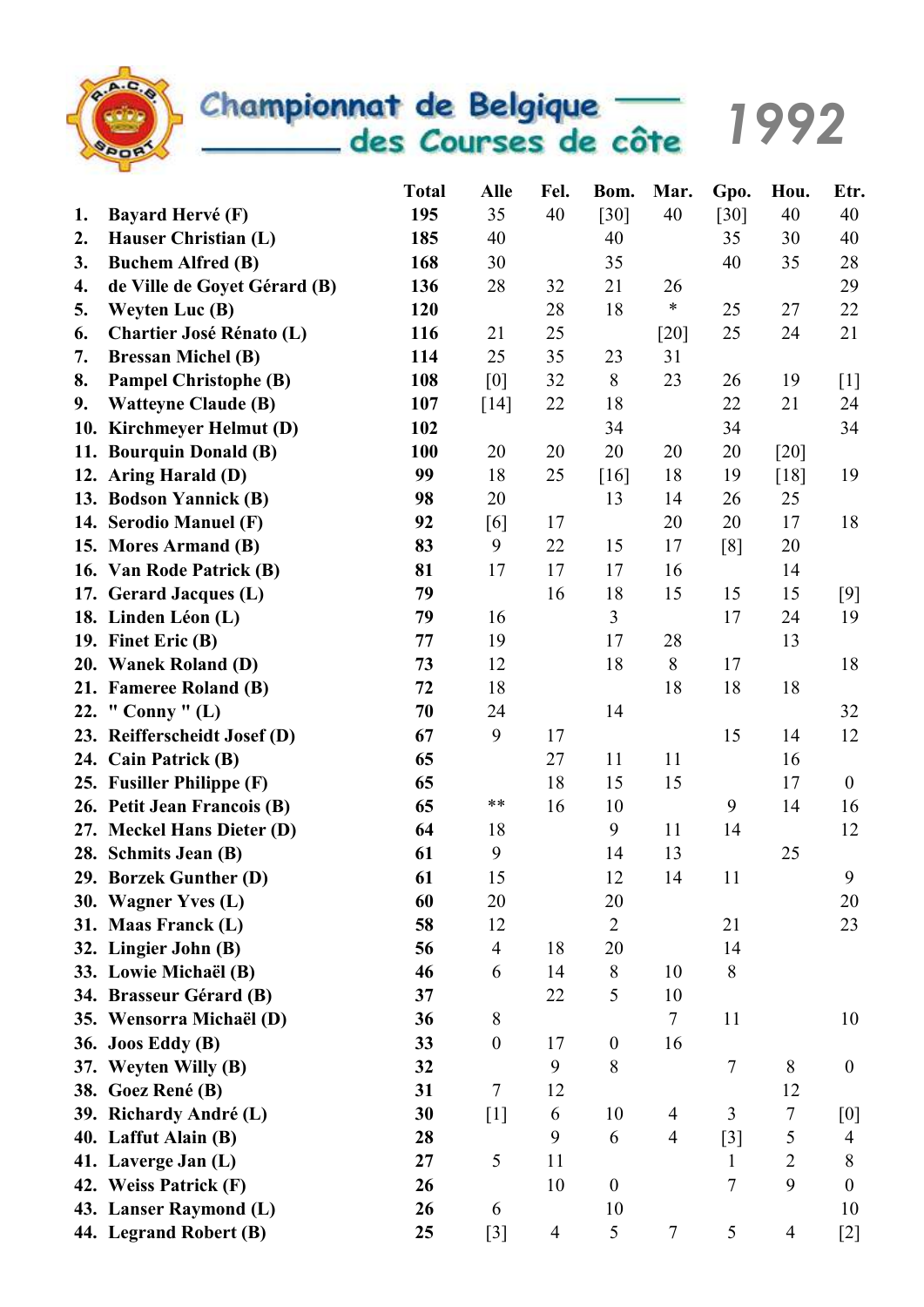|    |                                 | <b>Total</b>     | <b>Alle</b>      | Fel.             | Bom.             | Mar.             | Gpo.             | Hou.               | Etr.                              |
|----|---------------------------------|------------------|------------------|------------------|------------------|------------------|------------------|--------------------|-----------------------------------|
|    | 45. Aring Patrick (D)           | 22               | $\overline{4}$   | $\overline{4}$   |                  | 5                | 4                |                    | 5                                 |
|    | 46. Reiles Patrick (L)          | 18               | 6                |                  |                  |                  |                  | 5                  | $\overline{7}$                    |
|    | 47. Vanderzeypen Francis (B)    | 17               | 3                | $\overline{3}$   | $\overline{4}$   | $\mathfrak{Z}$   | $[2]$            | $\overline{4}$     | $[2]$                             |
|    | 48. Marchionni Carlo (F)        | 17               |                  |                  | $\overline{4}$   | $\overline{4}$   |                  | 9                  |                                   |
|    | 49. Schaus Lucien (L)           | 17               | $\overline{3}$   |                  |                  | 6                |                  |                    | $8\,$                             |
|    | 50. Bertolo Rodolpho (I)        | 11               |                  | $\overline{4}$   |                  |                  | $\overline{2}$   |                    | 5                                 |
|    | 51. La Valle Nicolas (B)        | 8                | $\overline{2}$   | $\overline{3}$   | 3                |                  |                  |                    |                                   |
|    | <b>Groupe Promo</b>             |                  |                  |                  |                  |                  |                  |                    |                                   |
| 1. | <b>Bourquin Donald (B)</b>      | 75               | 15               | 15               | 15               | 15               | 15               | $\lceil 15 \rceil$ | **                                |
| 2. | Van Rode Patrick (B)            | 61               | 13               | 13               | 13               | 11               |                  | 11                 | **                                |
| 3. | <b>Dupont Jacques (B)</b>       | 26               |                  |                  |                  | 13               |                  | 13                 | **                                |
|    | <b>Groupe N</b>                 |                  |                  |                  |                  |                  |                  |                    |                                   |
| 1. | <b>Serodio Manuel (F)</b>       | 69               | [5]              | 13               |                  | 15               | 15               | 13                 | 13                                |
| 2. | <b>Mores Armand (B)</b>         | 61               | $\tau$           | 15               | 11               | 13               | $[7]$            | 15                 |                                   |
| 3. | <b>Wanek Roland (D)</b>         | 55               | 9                |                  | 13               | $\tau$           | 13               |                    | 13                                |
| 4. | <b>Meckel Hans Dieter (D)</b>   | 49               | 13               |                  | $\tau$           | 9                | 11               |                    | 9                                 |
| 5. | <b>Borzek Gunther (D)</b>       | 47               | 11               |                  | 9                | 11               | 9                |                    | $\tau$                            |
| 6. | <b>Wagner Yves (L)</b>          | 45               | 15               |                  | 15               |                  |                  |                    | 15                                |
| 7. | <b>Petit Jean Francois (B)</b>  | 40               | **               | 11               | $\mathfrak s$    |                  | $\overline{4}$   | 9                  | 11                                |
| 8. | Lowie Michaël (B)               | 21               | $\mathbf{1}$     | 9                | $\overline{3}$   | 5                | 3                |                    |                                   |
| 9. | Goez René (B)                   | 16               | $\overline{2}$   | $\overline{7}$   |                  |                  |                  | $\tau$             |                                   |
|    | <b>Groupe A</b>                 |                  |                  |                  |                  |                  |                  |                    |                                   |
| 1. | <b>Chartier José Rénato (L)</b> | 75               | 15               | 15               |                  | 15               | 15               | 15                 | $\lceil 15 \rceil$                |
| 2. | <b>Gerard Jacques (L)</b>       | 57               |                  | 11               | 13               | 11               | 11               | 11                 | $\begin{bmatrix} 5 \end{bmatrix}$ |
| 3. | <b>Fameree Roland (B)</b>       | 52               | 13               |                  |                  | 13               | 13               | 13                 |                                   |
| 4. | Lingier John (B)                | 37               |                  | 13               | 15               |                  | 9                |                    |                                   |
|    | Groupes B & S                   |                  |                  |                  |                  |                  |                  |                    |                                   |
| 1. | de Ville de Goyet Gérard (B)    | 75               | 15               | 15               | 15               | 15               |                  |                    | 15                                |
| 2. | <b>Watteyne Claude (B)</b>      | 65               | [9]              | 11               | 13               |                  | 13               | 13                 | 15                                |
| 3. | <b>Bodson Yannick (B)</b>       | 61               | 13               |                  | 9                | 9                | 15               | 15                 |                                   |
| 4. | <b>Aring Harald (D)</b>         | 59               | 11               | 13               | 11               | 11               | $[11]$           | [11]               | 13                                |
| 5. | <b>Reifferscheidt Josef (D)</b> | 38               | $\overline{4}$   | 9                |                  |                  | 9                | 9                  | 7                                 |
| 6. | Wensorra Michaël (D)            | 24               | 5                |                  |                  | $\mathfrak{S}$   | 7                |                    | 7                                 |
| 7. | <b>Weyten Willy (B)</b>         | 16               |                  | 5                | $\overline{4}$   |                  | 3                | $\overline{4}$     | $\boldsymbol{0}$                  |
| 8. | <b>Lanser Raymond (L)</b>       | 15               | 3                |                  | $\tau$           |                  |                  |                    | 5                                 |
| 9. | Richardy André (L)              | 12               | $\boldsymbol{0}$ | $\mathfrak{Z}$   | 5                | [0]              | $\mathbf{1}$     | 3                  | [0]                               |
|    | 10. Laverge Jan (L)             | 12               | $\mathbf{1}$     | 7                |                  |                  | $\boldsymbol{0}$ | $\boldsymbol{0}$   | 4                                 |
|    | 11. Legrand Robert (B)          | 9                | [0]              | $\overline{2}$   | $\overline{2}$   | $\overline{2}$   | $\overline{2}$   | $\mathbf{1}$       | [0]                               |
|    | 12. Reiles Patrick (L)          | 9                | $\overline{2}$   |                  |                  |                  |                  | $\overline{2}$     | 5                                 |
|    | 13. Marchionni Carlo (F)        | 8                |                  |                  | $\boldsymbol{0}$ | $\mathfrak{Z}$   |                  | 5                  |                                   |
|    | 14. Laffut Alain (B)            | 5                |                  | $\overline{4}$   | 1                | $\boldsymbol{0}$ | $\boldsymbol{0}$ | $\boldsymbol{0}$   | [0]                               |
|    | 15. Schaus Lucien (L)           | 4                | $\mathbf{0}$     |                  |                  | 1                |                  |                    | 3                                 |
|    | 16. Vanderzeypen Francis (B)    | $\boldsymbol{0}$ | $\boldsymbol{0}$ | $\boldsymbol{0}$ | $\boldsymbol{0}$ | $\boldsymbol{0}$ | $\boldsymbol{0}$ | [0]                | [0]                               |
|    | 17. Aring Patrick (D)           | $\bf{0}$         | $\mathbf{0}$     | $\boldsymbol{0}$ |                  | $\boldsymbol{0}$ | $\boldsymbol{0}$ |                    | $\boldsymbol{0}$                  |
|    | 18. La Valle Nicolas (B)        | $\boldsymbol{0}$ | $\boldsymbol{0}$ | $\boldsymbol{0}$ | $\boldsymbol{0}$ |                  |                  |                    |                                   |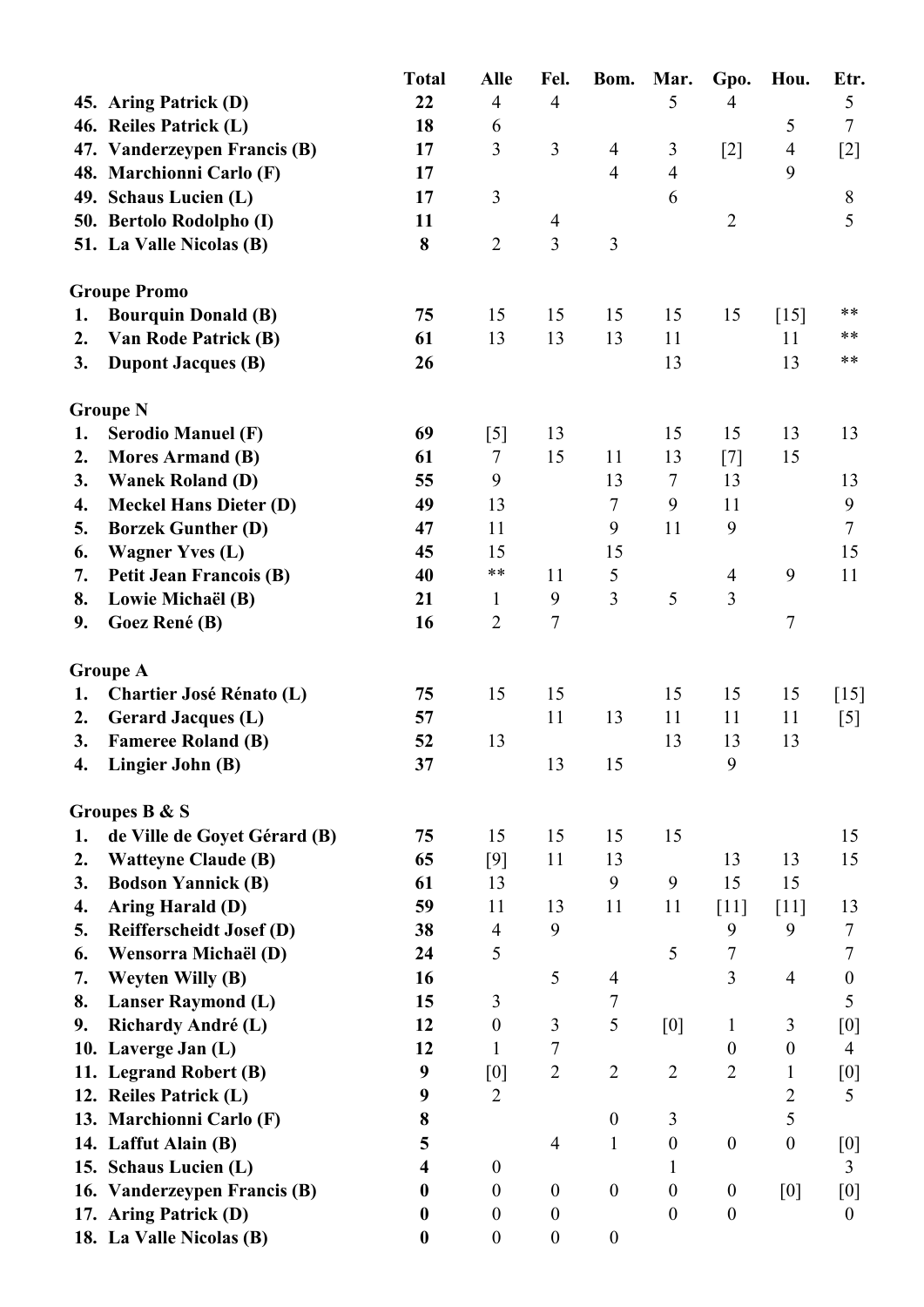|    |                               | <b>Total</b>     | <b>Alle</b>             | Fel.            | Bom.             | Mar.           | Gpo.           | Hou.           | Etr.             |
|----|-------------------------------|------------------|-------------------------|-----------------|------------------|----------------|----------------|----------------|------------------|
|    | <b>Groupe C</b>               |                  |                         |                 |                  |                |                |                |                  |
| 1. | <b>Weyten Luc (B)</b>         | 67               |                         | 15              | 13               | ∗              | 13             | 15             | 11               |
| 2. | <b>Fusiller Philippe (F)</b>  | 48               |                         | 13              | 11               | 11             |                | 13             | $\boldsymbol{0}$ |
| 3. | <b>Kirchmeyer Helmut (D)</b>  | 45               |                         |                 | 15               |                | 15             |                | 15               |
|    | Groupes D & E                 |                  |                         |                 |                  |                |                |                |                  |
| 1. | <b>Bayard Hervé (F)</b>       | 73               | 13                      | 15              | $[11]$           | 15             | $[11]$         | 15             | 15               |
| 2. | Hauser Christian (L)          | 69               | 15                      |                 | 15               |                | 13             | 11             | 15               |
| 3. | <b>Buchem Alfred (B)</b>      | 63               | 11                      |                 | 13               |                | 15             | 13             | 11               |
| 4. | <b>Bressan Michel (B)</b>     | 42               | 9                       | 13              | 9                | 11             |                |                |                  |
| 5. | <b>Pampel Christophe (B)</b>  | 33               | [0]                     | 11              | $\mathbf{1}$     | 7              | 9              | 5              | [0]              |
| 6. | Linden Léon (L)               | 23               | $\overline{4}$          |                 | $\boldsymbol{0}$ |                | 5              | $\overline{7}$ | $\tau$           |
| 7. | " Conny " $(L)$               | 21               | 7                       |                 | 3                |                |                |                | 11               |
| 8. | <b>Finet Eric (B)</b>         | 21               | $\mathfrak{S}$          |                 | $\overline{4}$   | 9              |                | 3              |                  |
| 9. | Maas Franck (L)               | 19               | $\overline{\mathbf{3}}$ |                 | $\boldsymbol{0}$ |                | 7              |                | 9                |
|    | 10. Schmits Jean (B)          | 19               | $\overline{2}$          |                 | 5                | 3              |                | 9              |                  |
|    | 11. Cain Patrick (B)          | 17               |                         | 9               | $\overline{2}$   | $\overline{2}$ |                | 4              |                  |
|    | 12. Joos Eddy $(B)$           | $\boldsymbol{9}$ | $\boldsymbol{0}$        | 5               | $\boldsymbol{0}$ | $\overline{4}$ |                |                |                  |
|    | 13. Weiss Patrick (F)         | $\boldsymbol{9}$ |                         | $\overline{4}$  | $\boldsymbol{0}$ |                | 3              | $\overline{2}$ | $\boldsymbol{0}$ |
|    | 14. Brasseur Gérard (B)       | 8                |                         | $\tau$          | $\boldsymbol{0}$ | $\mathbf{1}$   |                |                |                  |
|    | 15. Bertolo Rodolpho (I)      | 6                |                         | $\overline{3}$  |                  |                | $\mathbf{1}$   |                | $\overline{2}$   |
|    | <b>Classe Promo - 2</b>       |                  |                         |                 |                  |                |                |                |                  |
| 1. | <b>Bourquin Donald (B)</b>    | 25               | 5                       | 5               | 5                | 5              | 5              | $[5]$          | **               |
| 2. | Van Rode Patrick (B)          | 15               | $\overline{4}$          | $\overline{4}$  | $\overline{4}$   |                |                | $\overline{3}$ | **               |
| 3. | <b>Dupont Jacques (B)</b>     | 8                |                         |                 |                  | $\overline{4}$ |                | $\overline{4}$ | **               |
|    | Classe N - 1                  |                  |                         |                 |                  |                |                |                |                  |
|    | 1. Lowie Michaël (B)          | 25               | 5                       | $5\overline{)}$ | $5\overline{)}$  | 5              | 5              |                |                  |
|    | Classe N - 2                  |                  |                         |                 |                  |                |                |                |                  |
|    | 1. Goez René (B)              | 15               | 5                       | 5               |                  |                |                | 5              |                  |
|    | Classe N - 3                  |                  |                         |                 |                  |                |                |                |                  |
|    | 1. Petit Jean Francois (B)    | 25               | **                      | 5               | 5                |                | 5              | 5              | 5                |
|    | Classe N - 4                  |                  |                         |                 |                  |                |                |                |                  |
| 1. | <b>Serodio Manuel (F)</b>     | 23               | $[1]$                   | $\overline{4}$  |                  | 5              | 5              | $\overline{4}$ | 5                |
| 2. | <b>Mores Armand (B)</b>       | 20               | $\overline{2}$          | 5               | $\overline{4}$   | 4              | $[1]$          | 5              |                  |
| 3. | <b>Wanek Roland (D)</b>       | 18               | $\mathfrak{Z}$          |                 | 5                | $\mathbf{1}$   | $\overline{4}$ |                | 5                |
| 4. | <b>Meckel Hans Dieter (D)</b> | 15               | $\mathfrak s$           |                 | $\overline{2}$   | $\overline{2}$ | 3              |                | $\overline{3}$   |
| 5. | <b>Borzek Gunther (D)</b>     | 14               | $\overline{4}$          |                 | $\overline{3}$   | $\overline{3}$ | $\overline{2}$ |                | $\overline{2}$   |
|    | Classe N - 5                  |                  |                         |                 |                  |                |                |                |                  |
|    | 1. Wagner Yves (L)            | 15               | 5                       |                 | 5                |                |                |                | 5                |
|    | Classe A - 3                  |                  |                         |                 |                  |                |                |                |                  |
|    | 1. Gerard Jacques (L)         | 22               |                         | 5               | 5                | 4              | 4              | $\overline{4}$ | $[4]$            |
| 2. | <b>Fameree Roland (B)</b>     | 20               | 5                       |                 |                  | 5              | 5              | 5              |                  |
|    | Classe A - 4                  |                  |                         |                 |                  |                |                |                |                  |
|    | 1. Lingier John (B)           | 15               |                         | 5               | 5                |                | 5              |                |                  |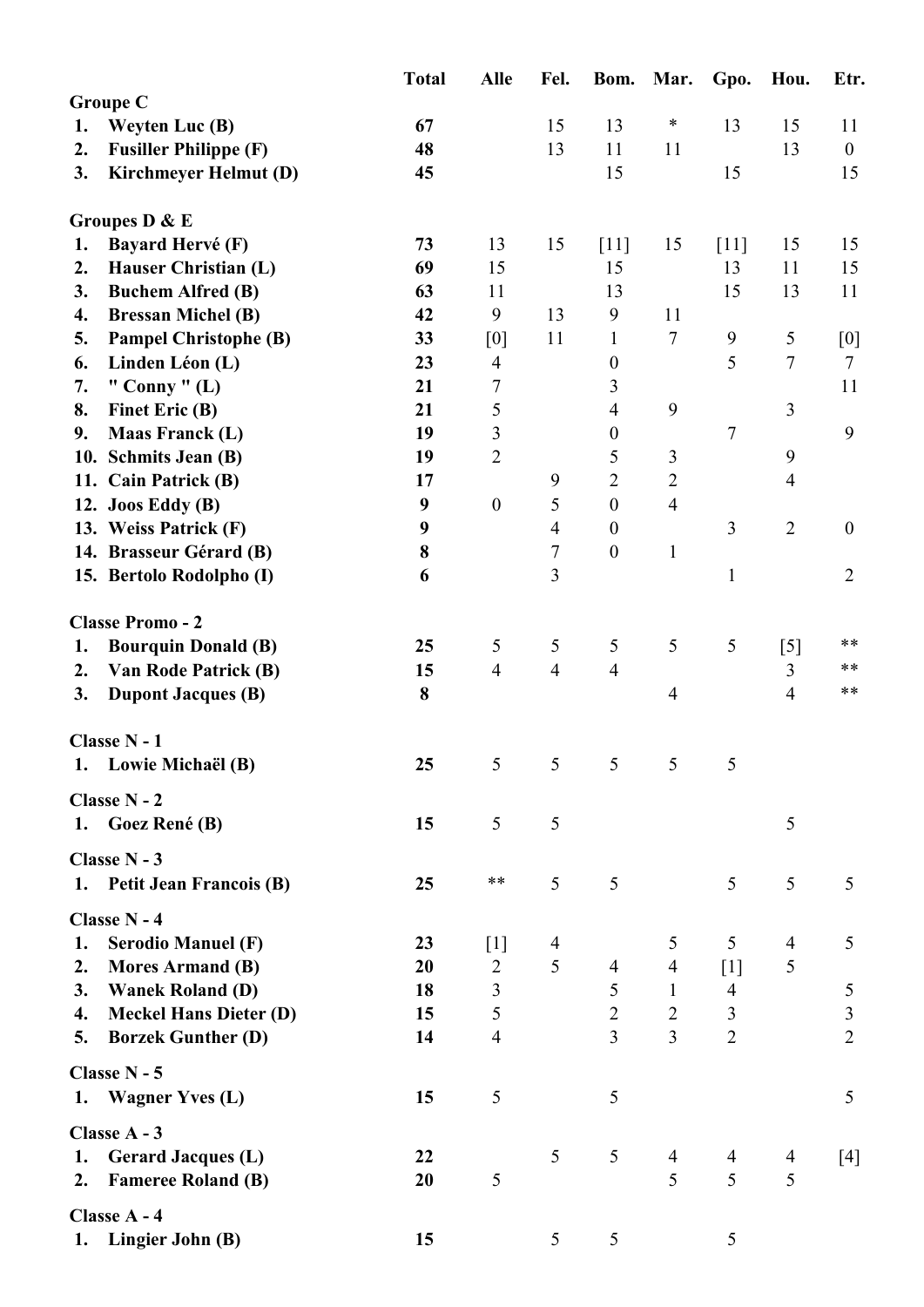|          |                                              | <b>Total</b> | <b>Alle</b>         | Fel.                    | Bom.                                 | Mar.                | Gpo.                             | Hou.                             | Etr.                    |
|----------|----------------------------------------------|--------------|---------------------|-------------------------|--------------------------------------|---------------------|----------------------------------|----------------------------------|-------------------------|
|          | Classe A - 5                                 |              |                     |                         |                                      |                     |                                  |                                  |                         |
| 1.       | <b>Chartier José Rénato (L)</b>              | 25           | 5                   | 5                       |                                      | 5                   | $\mathfrak{S}$                   | 5                                | $[5]$                   |
|          | <b>Classe BS - 1</b>                         |              |                     |                         |                                      |                     |                                  |                                  |                         |
| 1.       | Laffut Alain (B)                             | 23           |                     | 5                       | 5                                    | $\overline{4}$      | $[3]$                            | 5                                | $\overline{4}$          |
| 2.       | <b>Aring Patrick (D)</b>                     | 22           | $\overline{4}$      | $\overline{4}$          |                                      | 5                   | $\overline{4}$                   |                                  | 5                       |
| 3.       | <b>Vanderzeypen Francis (B)</b>              | 17           | 3                   | 3                       | $\overline{4}$                       | $\overline{3}$      | $[2]$                            | $\overline{4}$                   | $[2]$                   |
|          |                                              |              |                     |                         |                                      |                     |                                  |                                  |                         |
|          | <b>Classe BS - 2</b>                         |              |                     |                         |                                      |                     |                                  |                                  |                         |
| 1.       | <b>Reifferscheidt Josef (D)</b>              | 25           | 5                   | 5                       |                                      |                     | 5                                | 5                                | 5                       |
| 2.       | <b>Richardy André (L)</b>                    | 18<br>17     | $[1]$               | 3                       | 5<br>$\overline{3}$                  | $\overline{4}$<br>5 | $\overline{2}$<br>$\mathfrak{Z}$ | $\overline{4}$<br>$\mathfrak{Z}$ | [0]                     |
| 3.<br>4. | <b>Legrand Robert (B)</b>                    | 15           | 3<br>$\overline{4}$ | $[2]$<br>$\overline{4}$ |                                      |                     | $\mathbf{1}$                     | $\overline{2}$                   | $[2]$<br>$\overline{4}$ |
|          | Laverge Jan (L)                              |              |                     |                         |                                      |                     |                                  |                                  |                         |
|          | <b>Classe BS - 3</b>                         |              |                     |                         |                                      |                     |                                  |                                  |                         |
| 1.       | Aring Harald (D)                             | 25           | $\mathfrak{S}$      | 5                       | 5                                    | $[4]$               | 5                                | 5                                | [5]                     |
| 2.       | Wensorra Michaël (D)                         | 13           | 3                   |                         |                                      | $\overline{2}$      | $\overline{4}$                   |                                  | 4                       |
| 3.       | <b>Marchionni Carlo (F)</b>                  | 9            |                     |                         | $\overline{4}$                       | $\mathbf{1}$        |                                  | 4                                |                         |
|          | <b>Classe BS - 4</b>                         |              |                     |                         |                                      |                     |                                  |                                  |                         |
| 1.       | <b>Watteyne Claude (B)</b>                   | 25           | 5                   | 5                       | 5                                    |                     | 5                                | 5                                | [5]                     |
| 2.       | <b>Weyten Willy (B)</b>                      | 16           |                     | $\overline{4}$          | $\overline{4}$                       |                     | $\overline{4}$                   | $\overline{4}$                   | $\boldsymbol{0}$        |
| 3.       | <b>Schaus Lucien (L)</b>                     | 13           | 3                   |                         |                                      | 5                   |                                  |                                  | 5                       |
| 4.       | <b>Reiles Patrick (L)</b>                    | 9            | $\overline{4}$      |                         |                                      |                     |                                  | $\overline{3}$                   | $\overline{2}$          |
| 5.       | La Valle Nicolas (B)                         | 8            | $\sqrt{2}$          | $\overline{3}$          | $\mathfrak{Z}$                       |                     |                                  |                                  |                         |
|          | <b>Classe BS - 5</b>                         |              |                     |                         |                                      |                     |                                  |                                  |                         |
| 1.       | de Ville de Goyet Gérard (B)                 | 25           | 5                   | 5                       | 5                                    | 5                   |                                  |                                  | 5                       |
| 2.       | <b>Bodson Yannick (B)</b>                    | 22           | $\overline{4}$      |                         | $\overline{4}$                       | $\overline{4}$      | 5                                | 5                                |                         |
| 3.       | <b>Lanser Raymond (L)</b>                    | 11           | 3                   |                         | 3                                    |                     |                                  |                                  | 5                       |
|          |                                              |              |                     |                         |                                      |                     |                                  |                                  |                         |
| 1.       | <b>Classe C - 1</b><br><b>Weyten Luc (B)</b> | 25           |                     | 5                       | 5                                    | ∗                   | 5                                | 5                                | 5                       |
| 2.       | <b>Fusiller Philippe (F)</b>                 | 16           |                     | $\overline{4}$          | $\overline{4}$                       | $\overline{4}$      |                                  | $\overline{4}$                   | $\mathbf{0}$            |
|          |                                              |              |                     |                         |                                      |                     |                                  |                                  |                         |
|          | Classe C - 2                                 |              |                     |                         |                                      |                     |                                  |                                  |                         |
|          | 1. Kirchmeyer Helmut (D)                     | 15           |                     |                         | 5                                    |                     | 5                                |                                  | 5                       |
|          | <b>Classe DE-1</b>                           |              |                     |                         |                                      |                     |                                  |                                  |                         |
| 1.       | <b>Stawicky August (GB)</b>                  | 10           |                     |                         |                                      | 5                   |                                  |                                  | 5                       |
|          | <b>Classe DE-2</b>                           |              |                     |                         |                                      |                     |                                  |                                  |                         |
| 1.       | <b>Brasseur Gérard (B)</b>                   | 14           |                     | 5                       | 5                                    | $\overline{4}$      |                                  |                                  |                         |
|          |                                              |              |                     |                         |                                      |                     |                                  |                                  |                         |
|          | <b>Classe DE-3</b>                           |              |                     |                         |                                      |                     |                                  |                                  |                         |
| 1.       | <b>Bayard Hervé (F)</b>                      | 24           | $\overline{4}$      | 5                       | $[3]$                                | 5                   | $\lceil 3 \rceil$                | 5                                | 5                       |
| 2.       | Hauser Christian (L)                         | 22           | 5                   |                         | 5                                    |                     | $\overline{4}$                   | $\overline{3}$                   | $\mathfrak s$           |
| 3.       | <b>Buchem Alfred (B)</b>                     | 19           | $\mathfrak{Z}$      |                         | 4                                    |                     | 5                                | $\overline{4}$                   | $\overline{3}$          |
| 4.       | <b>Bressan Michel (B)</b>                    | 12           | $\overline{2}$      | $\overline{4}$          | $\overline{2}$                       | $\overline{4}$      |                                  |                                  |                         |
| 5.       | <b>Joos Eddy (B)</b>                         | 6            | $\boldsymbol{0}$    | $\mathfrak{Z}$          | $\boldsymbol{0}$                     | 3                   |                                  |                                  |                         |
| 6.       | <b>Bertolo Rodolpho (I)</b>                  | 5            |                     | 1<br>$\overline{2}$     |                                      |                     | $\mathbf{1}$<br>$\overline{2}$   |                                  | 3                       |
| 7.       | <b>Weiss Patrick (F)</b>                     | 5<br>5       | $\mathbf{1}$        |                         | $\boldsymbol{0}$<br>$\boldsymbol{0}$ | $\overline{2}$      |                                  | $\mathbf{1}$<br>$\overline{2}$   | $\boldsymbol{0}$        |
| 8.       | <b>Schmits Jean (B)</b>                      |              |                     |                         |                                      |                     |                                  |                                  |                         |